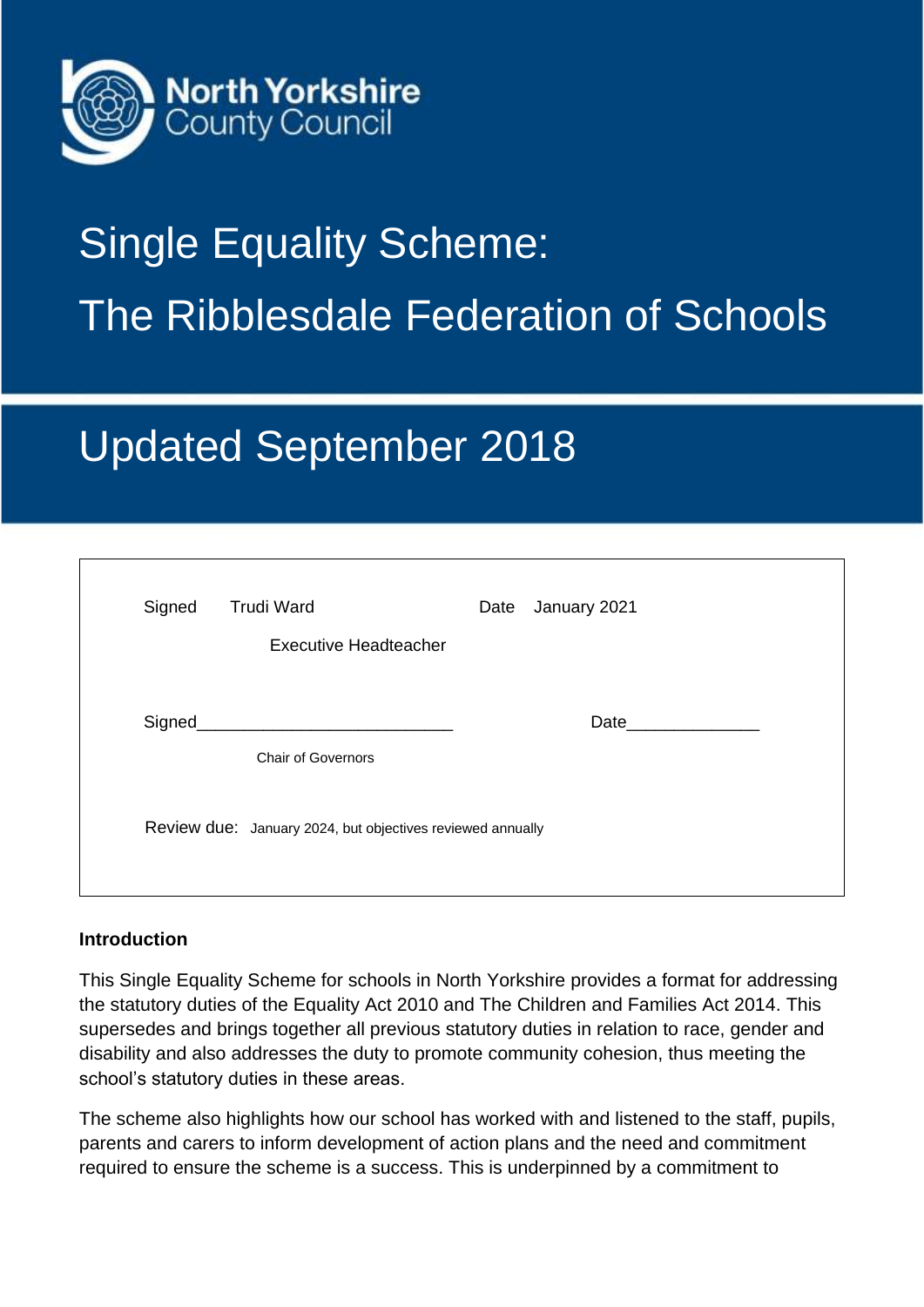promoting positive relationships and understanding between all groups within our school community.

This document sets out how pupils with the following protected characteristics will be protected in our school from harassment and discrimination:-

- disability.
- gender.
- race.
- religion and belief.
- **•** sexual orientation.
- **•** gender reassignment.
- pregnancy and maternity.

The law on disability discrimination is different from the rest of the Equalities Act in a number of ways. In particular, it works in only one direction – that is to say, it protects disabled people but not people who are not disabled. This means that schools are allowed to treat disabled pupils more favourably than non-disabled pupils, and in some cases are required to do so, by making reasonable adjustments to put them on a more level footing with pupils without disabilities The definition of what constitutes discrimination is more complex. Provision for disabled pupils is closely connected with the regime for children with special educational needs. Chapter 4 of the Act deals in detail with disability issues.

This scheme extends however to cover all aspects of vulnerability, including those associated with socio-economic factors (e.g. pupils from low income families).

As well as delivering high quality services to our pupils, the school is also committed to being a good employer and as such this scheme outlines how we meet our varied duties in terms of recruitment and employment practices. We are also committed to be fully inclusive of all community users, including parents and carers. As such, this scheme therefore also sets out how we will work to overcome any discrimination related to the other protected characteristics:-

- Age<sup>\*</sup>
- Being married or in a civil partnership

\*A person's age is also a protected characteristic in relation to employment and the Act extends this (except for children) to the provision of goods and services, but age as a protected characteristic does not apply to pupils in schools. Schools therefore remain free to admit and organise children in age groups and to treat pupils in ways appropriate to their age and stage of development without risk of legal challenge, even in the case of pupils over the age of 18.

The impact of this scheme is reported on annually.

#### **Aims of the Single Equality Scheme**

• To articulate the school's commitment to equality which permeates all school policies and practices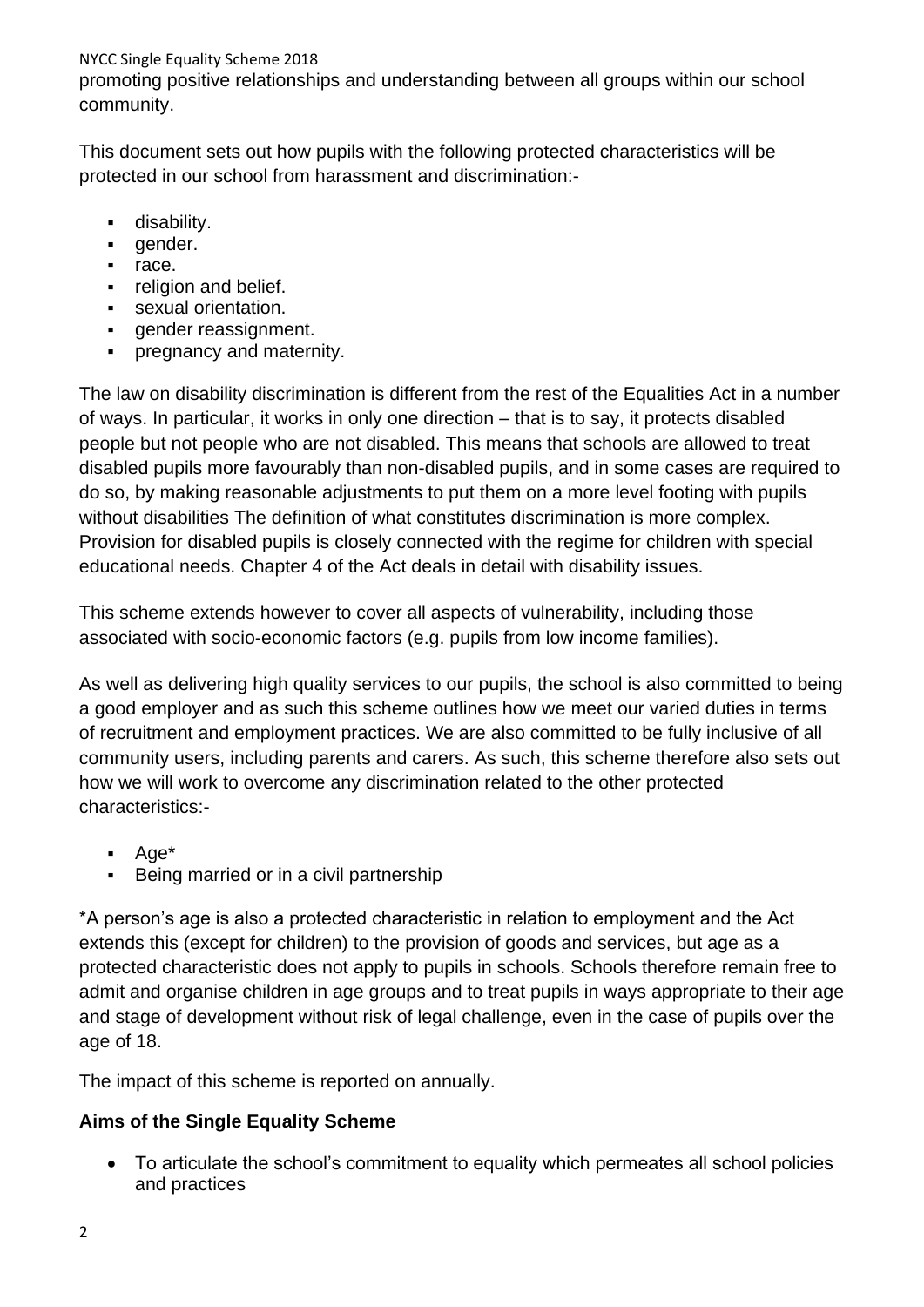- To ensure that everyone who belongs to, or comes into contact with, our school community is valued and respected
- To promote equality of opportunity and eliminate unlawful discrimination, harassment or victimisation
- To comply with statutory duties under equalities legislation in one document

#### **Purpose of the Equality Scheme**

This equality scheme is the school's response to the specific and general duties in the current equality legislation, which has been brought together under the Equality Act 2010 (see appendix 1). It is an attempt to capture how the school is systematically establishing and implementing good practice in equality and diversity across all areas of school life. This includes a response to all aspects of social identity and diversity.

This Equality Scheme sets out how the school will:

- eliminate discrimination;
- eliminate harassment or victimisation related to any aspect of social identity or diversity;
- promote equality of opportunity;
- promote positive attitudes to all aspects of social identity and diversity;
- encourage participation by disabled people and people representing different aspects of social identity in public life;
- take steps to take account of difference even where that involves treating some people more favourably than others;
- take proportionate action to address the disadvantage faced by particular groups of pupils.

#### **Planning to eliminate discrimination and promote equality of opportunity**

This scheme is underpinned by the core belief that all children and young people belong to their local community and share the same rights to membership of that community and a quality education. We set equality objectives with associated actions which are outlined within our equalities action plan that accompanies this Equality Scheme. Our plan identifies what we will be doing over the coming year to make our school more accessible to the whole community, irrespective of background or need. (see appendix 2 below)

It encompasses our duties to promote positive outcomes in relation to race, gender and disability, but also identifies actions to address other social identities. It encompasses our **anticipatory duties to plan ahead for the reasonable adjustments** (reasonable and proportionate steps to overcome barriers that may impede some pupils) we need to make to be best placed to help disabled pupils who come to our school.

This action plan replaces the school's Disability Accessibility Plan for the school (previously required under the planning duties in the Disability Discrimination Act) as it sets out how the school will increase access to education for disabled pupils, alongside other protected groups, in the three areas required:

increasing the extent to which disabled pupils can participate in the school curriculum;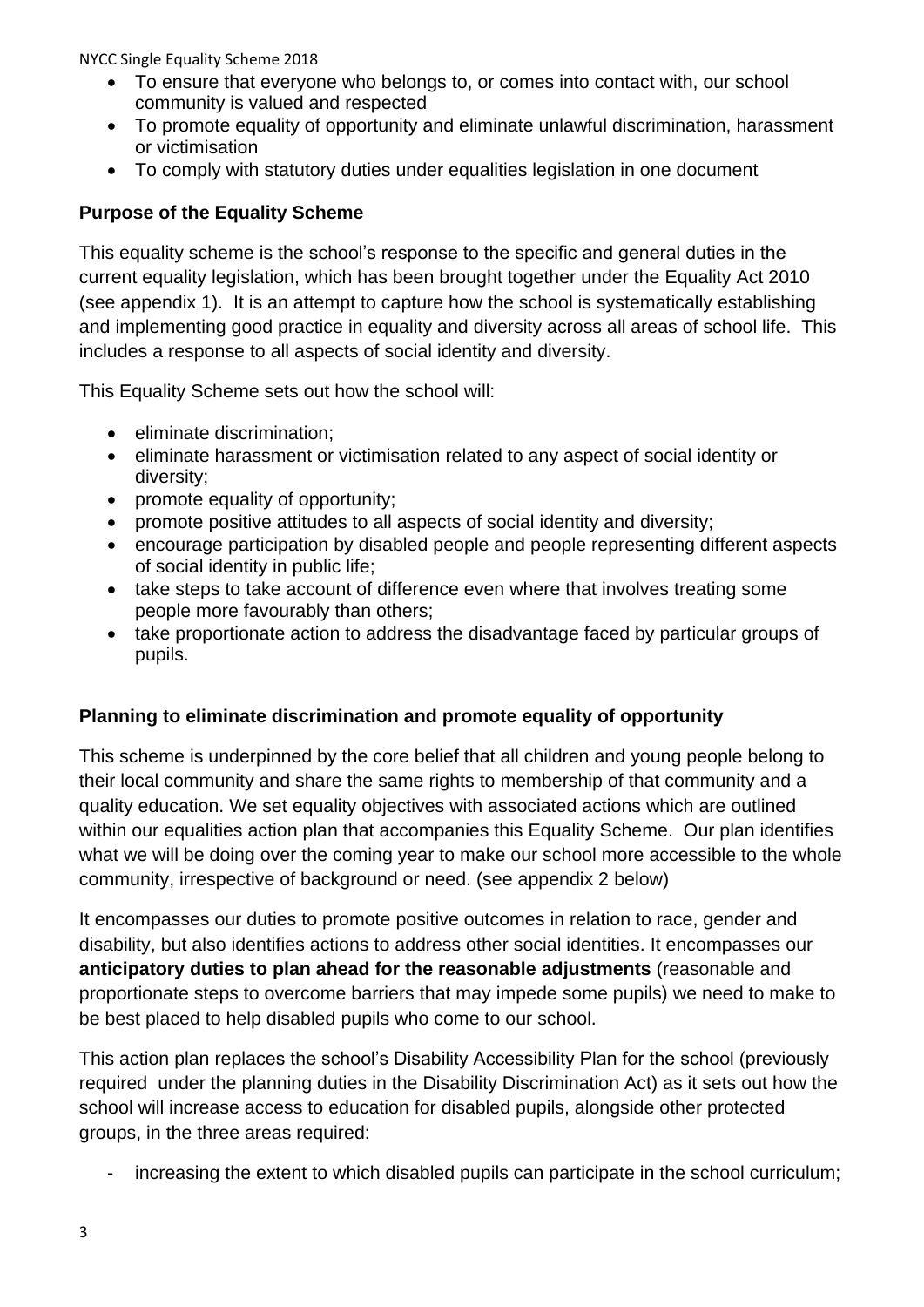- improving the physical environment of the school to enable disabled pupils to take better advantage of education, benefits, facilities and services provided
- improving the availability of accessible information to disabled pupils.

The action plan is renewed annually and progress towards the equality objectives within it is reported on regularly to governors, and this information is published at least annually. Equality objectives have been identified through consultation with key stakeholders. Our equality objectives are published at least once every four years.

This action plan is understood and implemented by all staff and is available on the school website. It is available in different formats and in different languages on request to the school office.

Our school has regard to the need to provide adequate resources for implementing plans and must regularly review them. (NB An accessibility plan may be a freestanding document but may also be published as part of another document such as the school development plan.)

Our school records all prejudice based and hate incidents and reports them to the Local Authority, in line with the guidance, which can be found at: [http://cyps.northyorks.gov.uk/equalities-and-diversity.](http://cyps.northyorks.gov.uk/equalities-and-diversity) Pupils and staff are encouraged to report incidents and the school responds effectively, aiming to eliminate all forms of discrimination and prejudiced based incidents.

#### **What kind of a school are we?**

#### **Vision for our schools**

We nurture all children who journey with us through teaching:

Courage- showing **respect** and compassion for self, others and the world

Joy – sharing **friendship,** resilience, understanding and aspiration

Curiosity – thinking critically rooted in **kindness** and knowledge

**Love** – of learning, of life and of the difference they make to our world.

*Do everything in love (1 Corinthians 16:14)*

The school's vision reflects the school's ambitions for all its pupils and have been developed with the whole community. It refers to the key requirements set out in the National Curriculum Inclusion Statement [https://www.gov.uk/government/publications/national](https://www.gov.uk/government/publications/national-curriculum-in-england-framework-for-key-stages-1-to-4/the-national-curriculum-in-england-framework-for-key-stages-1-to-4)[curriculum-in-england-framework-for-key-stages-1-to-4/the-national-curriculum-in-england](https://www.gov.uk/government/publications/national-curriculum-in-england-framework-for-key-stages-1-to-4/the-national-curriculum-in-england-framework-for-key-stages-1-to-4)[framework-for-key-stages-1-to-4](https://www.gov.uk/government/publications/national-curriculum-in-england-framework-for-key-stages-1-to-4/the-national-curriculum-in-england-framework-for-key-stages-1-to-4) for developing an inclusive curriculum: setting suitable learning challenges; responding to pupils' diverse learning needs; overcoming potential barriers to learning and assessment, for individuals and groups of pupils.

The school is committed to addressing any actions which are identified to improve our inclusive practice.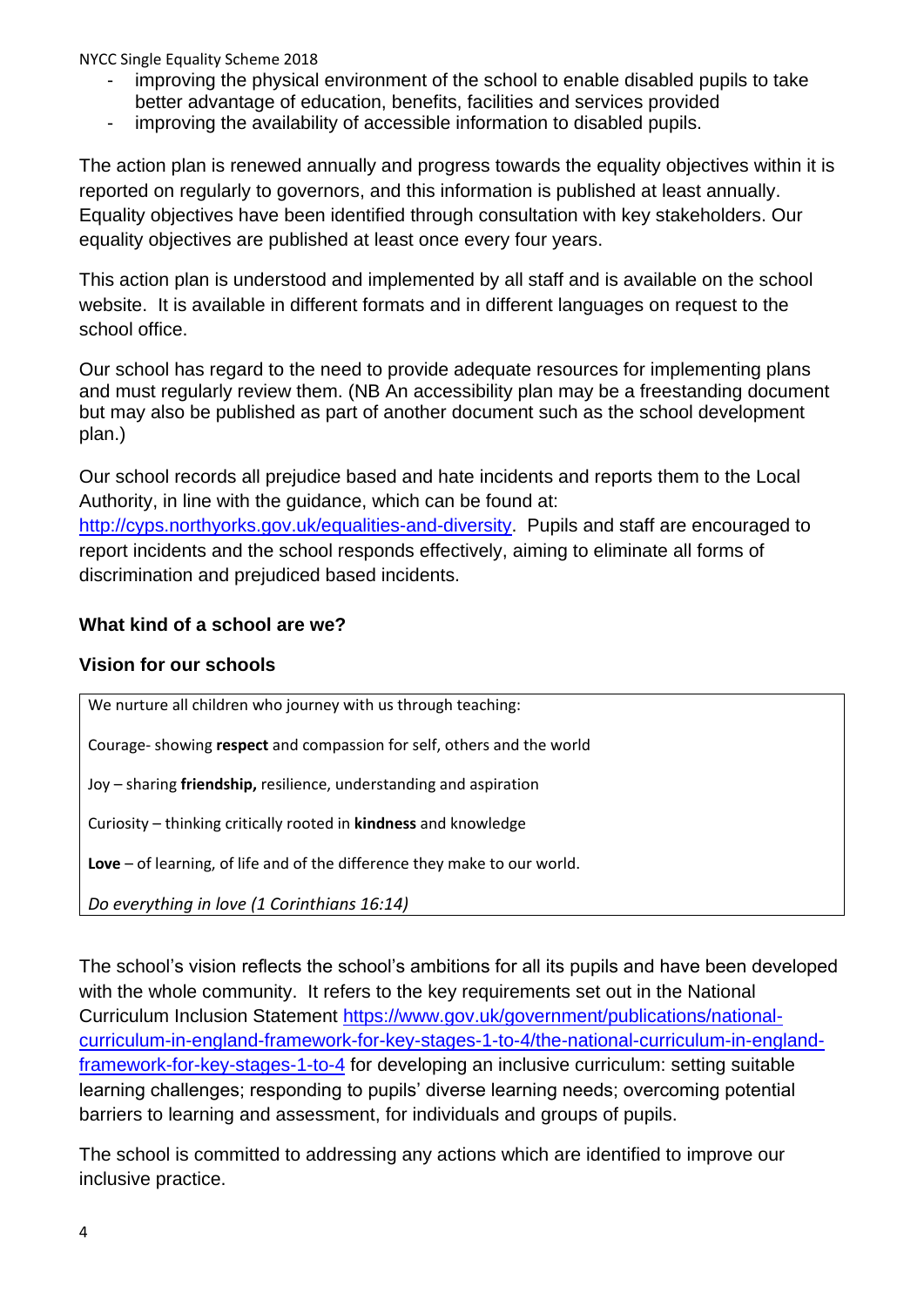The nature of the school population and context to inform action planning for the equality scheme

#### **Factors of the geographical location of the school**:-

Each school serves its immediate community and also across catchment areas due to how close two of the schools are. The information for each school around the criteria below is held at each school. We do not discriminate with regard to disability, gender, sexual orientation, faith, age or ethnicity when recruiting, developing or retaining staff.

| <b>Factors since Sept</b> | <b>Giggleswick</b> | <b>Hellifield</b>  | <b>Long Preston</b>          |
|---------------------------|--------------------|--------------------|------------------------------|
| 2019                      |                    |                    |                              |
| <b>NOR</b>                | 73                 | 56                 | 52                           |
| % minority ethnic         | 100% white British | 100%white British  | 100% white British           |
| % religions and belief    | 53.8% Christian    | 18% Christian; 64% | 41% Christian; 1.7% Muslim;  |
|                           | and 46.2% no       | not stated; 18%    | 13.6% no religion 44.7% not  |
|                           | religion           | unknown            | stated                       |
| % languages spoken;       | 100% English       | 100% English       | 100% English                 |
| % Free School Meals       | 10.7% FSM          | <b>20% FSM</b>     | <b>5% FSM</b>                |
| (FSM) eligibility and     | 100% uptake        | 100% uptake        | 100% uptake                  |
| uptake                    |                    |                    |                              |
| % Special Educational     | 9.2%               | 12%                | 15.25%                       |
| needs (SEND)              |                    |                    |                              |
| % Disabled                | 1.5%               | 0%                 | 1.69%                        |
| % New Arrivals            | 0%                 | $0\%$              | 1.69%                        |
| % gender                  | 55% M & 45% F      | 58% M & 42% F      | 59% M and 41% F              |
| % looked after and        | 1.5%               | 0%                 | 0%                           |
| previously looked after   |                    |                    |                              |
| children                  |                    |                    |                              |
| The turnover of           | 25%:0%             | 22%: 11%           | 0%:5%                        |
| staff:pupils              |                    |                    |                              |
| The nature of the school  | Predict 9 chn for  | Between 14 chn for | Predict 13 chn for Sept 2022 |
| intake in the future      | 2022               | Sept 2022          |                              |

*The nature of the schools and sites regarding access:*

*G = steps and ramp into main entrance; lift to second floor; easy access to outside; few steps at the rear of building*

*H = steps and ramp into main entrance; easy access to outside; ramps at rear of both entrances from KS1 and KS2; single storey building*

*LP = steps and ramp into main entrance; easy access to outside; ramp and steps at rear of building; single storey building*

#### **The training taken to position the school well for the equality and diversity agenda**.

Each school meets the needs of all pupils with medical needs; we have addressed the use of pejorative language in our behaviour policy and have updates for all staff on new intake including medical, faith and belief and language needs.

The Federation has weekly teaching staff meetings and each school has regular meetings with all staff to update on pupil needs and training opportunities. Our Governors access training on fair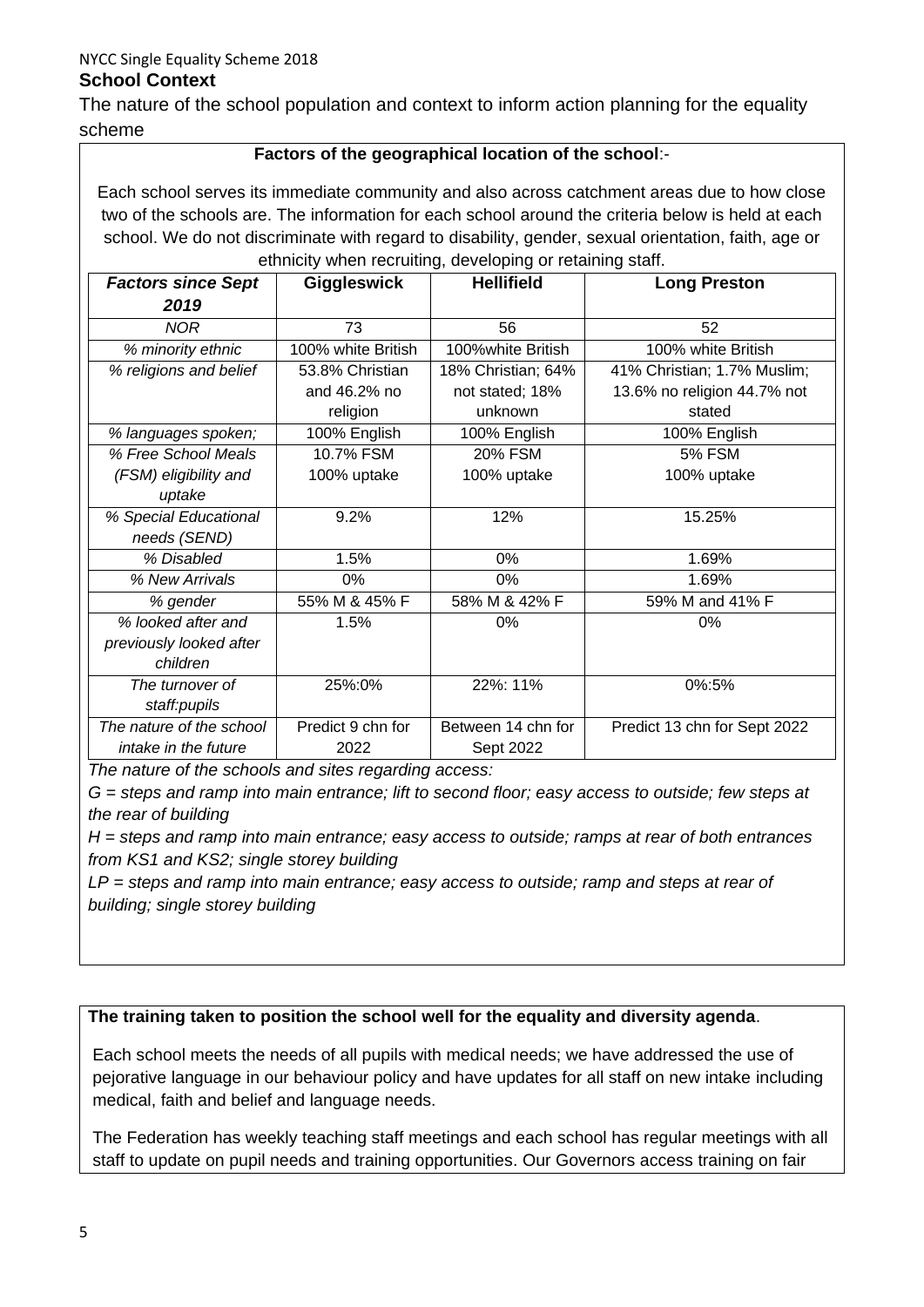recruitment practices and receive information about any changes to the SEND Code of Practice 2014 from our SENDCo/Headteachers.

We discuss how to support pupils eligible for pupil premium, supporting EAL learners when applicable and understanding cultural diversity within our community.

#### **School provision**

#### **Examples of reasonable adjustments the school makes as a matter of course**

From September 2012 schools and local authorities have a duty to supply auxiliary aids and services as reasonable adjustments where these are not being supplied through Special Educational Needs (SEN) statements or from other sources. Additional high needs funding may be available on application to the local authority.

The Federation endeavours to create communication friendly environments and also provide additional support with leaflets etc and links to relevant outside agencies. Our Behaviour Policy reflects a differentiated approach and considers all concerned. Having reviewed the paperwork for children with additional needs, we have developed templates to collate information to share with staff and provide a comprehensive approach for outside agencies, as appropriate.

#### **Outcomes for pupils**

Outcomes for pupils are analysed against social identity issues, i.e. gender, ethnicity, disability, faith background, and aspects of vulnerability identified by the school. This is compared with the outcomes made for all pupils.

These processes form part of the school's equality impact assessment to determine the impact of our provision on improving outcomes for identified pupils. In line with statutory requirements all new policies as well as existing policies and functions are evaluated for the impact they have, in consultation with identified pupils and parents/carers.

We review and analyse data with staff, Governors and our SIP each term taking into account particular groups, end of each key stage and their individual needs.

Children across the Federation take part in the NYCC Health Questionnaire and this information is factored into our planning and review of procedures etc.

We have good take up with parental involvement through parents' evenings etc and parents who find certain times difficult are asked for suggested dates/times to accommodate everyone.

Our SENDCo reports to Governors on PP funding and how SEND money is used across the Federation.

We have regular questionnaires to parents and to children, including anti-bullying.

Roughly the same across the three schools -

 $\geq$  the extent to which pupils from particular groups adopt healthy lifestyles = 70% (M = 74%) and  $F = 66\%$ ; 67% PP and 34% SEND)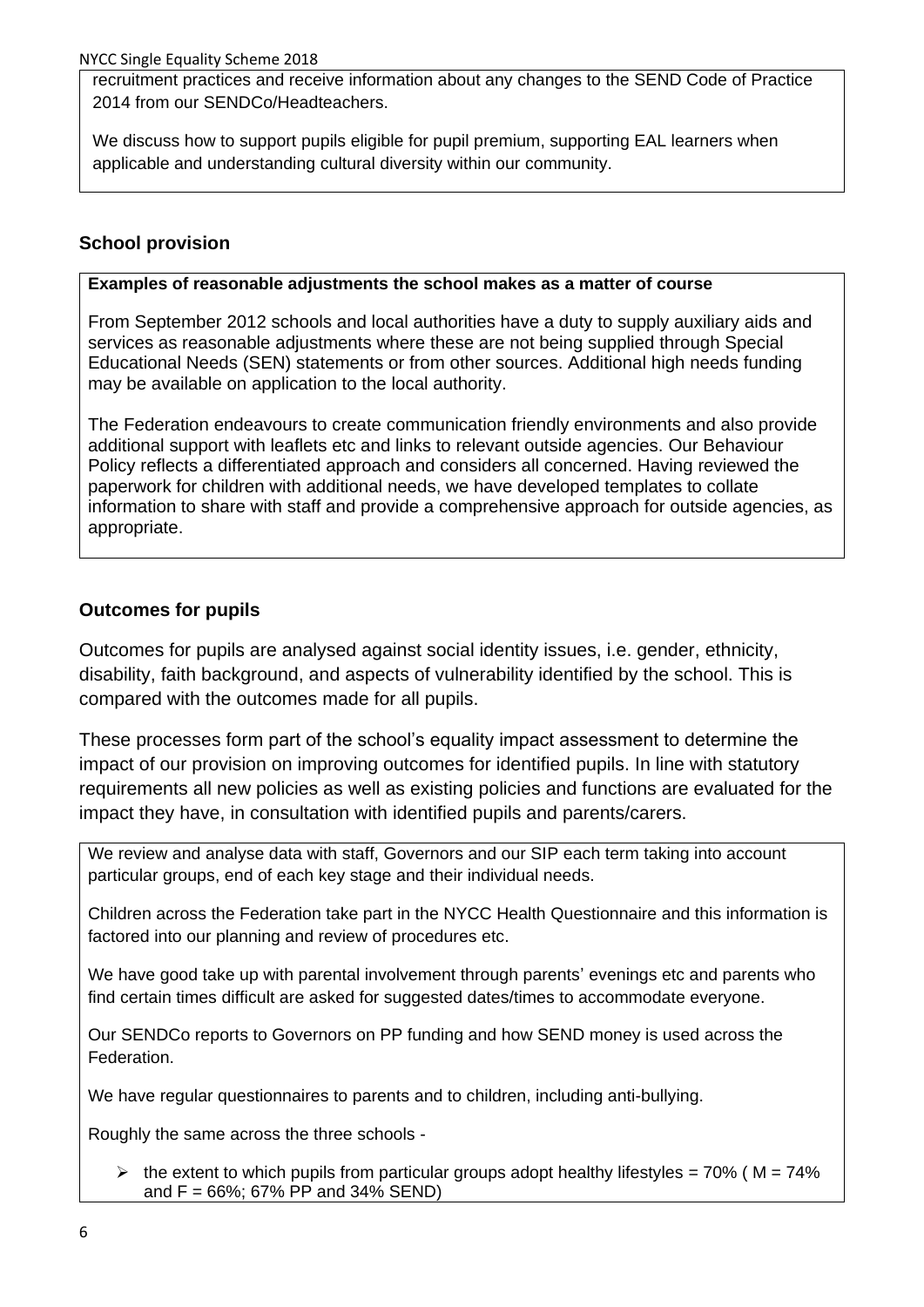- $\triangleright$  the extent to which pupils from particular groups contribute to the school and the wider community (*e.g. participation and achievement on extra-curricular/extended school activities, participation on school trips for particular groups of pupils*) = 86% (M =89% and 83% F; 100%PP and 45% SEND)
- attendance from Sept 2019 Dec 2019 G = 96%; H = 95.5% and LP =  $96\%$

#### **Equalities objectives**

Our Equalities Objectives, based on needs analysis, for the period 2020-2024 are:

- to increase participation in after school activities/music for all pupils
- to encourage pupils to consider non-stereotyped career options
- to anticipate the needs of incoming pupils by working with our feeder pre-school settings
- to work alongside an increasing local and global support network, to enable us to meet the needs of a more diverse and complex school community

#### **We have identified these objectives because**:

Our Federation data reflects these areas and we want our extended school curriculum to enable more children to access activities which they would not normally participate in.

Our wider community is changing all the time and due to our location, we need to ensure our children are aware of all in their immediate surroundings and learn more about the various groups of the community and broaden their aspirations after leaving school.

Indicators of progress towards the objectives are reviewed annually and recoded in the action plan (see appendix 2)

#### **Roles and Responsibilities in Implementing the Single Equality Scheme and Equalities Objectives**

#### **The Executive Headteacher will:**

- ensure that staff and parents are informed about the Single Equality Scheme and equality objectives;
- ensure that the scheme is implemented effectively;
- manage any day to day issues arising from the policy whether for pupils or for the school as an employer;
- ensure all hate incidents are recorded, appropriately responded to and reported to the Local Authority;
- ensure staff have access to training which helps to implement the scheme;
- liaise with external agencies regarding the policy so that the school's actions are in line with the best advice available;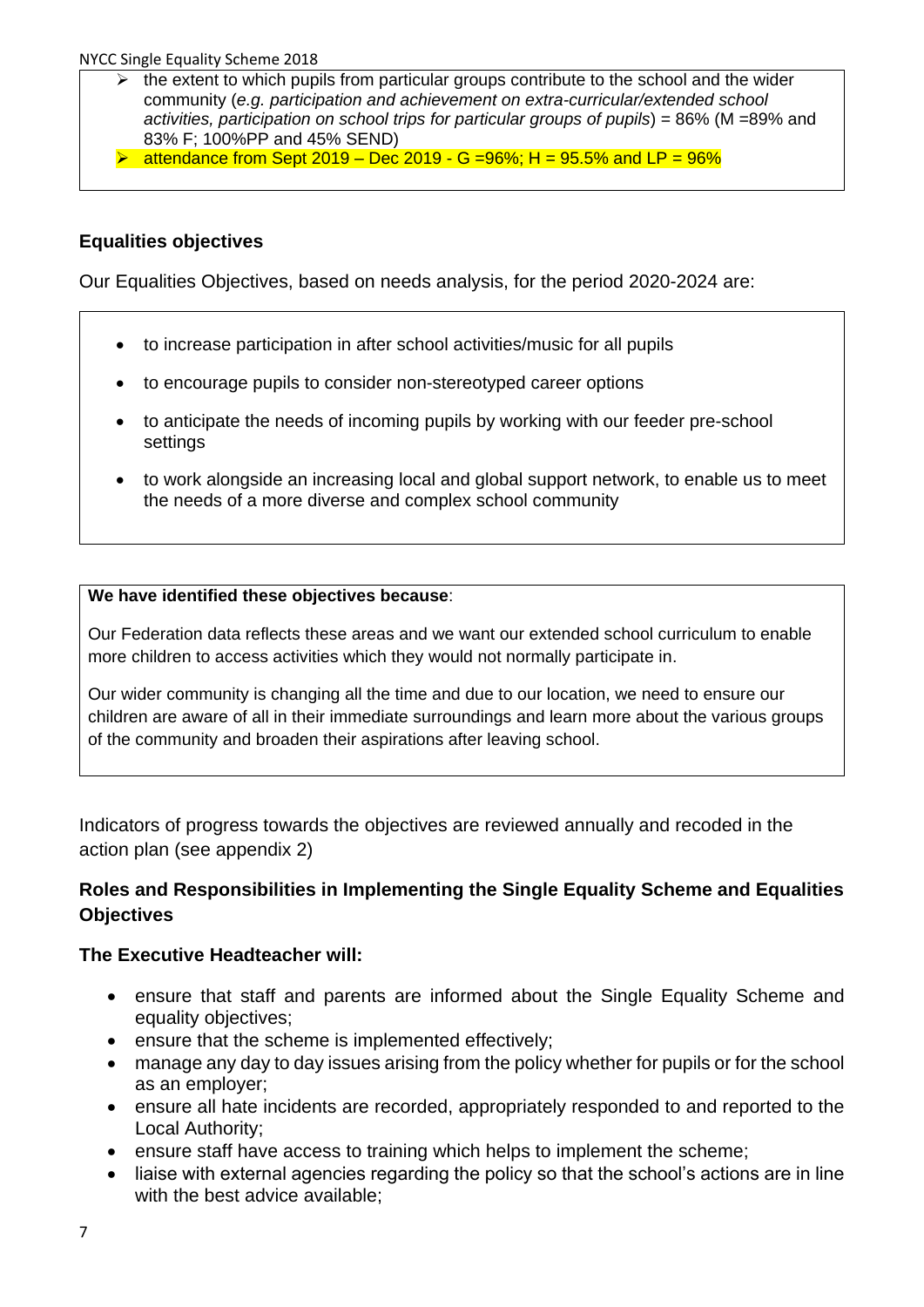- monitor the scheme and report to the Governing Body at least annually, on the effectiveness of the policy and progress towards the equalities objectives;
- ensure that the SLT are kept up to date with any development affecting the policy/action plan arising from the scheme;
- provide appropriate support and monitoring for all pupils and specific and targeted pupils to whom the scheme and equality objectives has direct relevance, with assistance from relevant agencies.

#### **The Governing Body will:**

- ensure that the school complies with all relevant equalities legislation;
- recommend all governors receive up to date training in all the equalities and SEND duties;
- designate a governor with specific responsibility for the Single Equality Scheme and equalities objectives;
- establish that the action plans arising from the scheme are part of the School Development Plan;
- support the Headteacher in implementing any actions necessary;
- inform and consult with parents about the scheme;
- publish equality objectives every four years
- evaluate the action plan annually
- publish information at least annually.

#### **The Teaching Team will:**

- have general responsibility for supporting other staff in implementing this scheme;
- provide a lead in the dissemination of information relating to the scheme;
- identify good quality resources and CPD opportunities to support the scheme;
- with the Headteacher, provide advice/support in dealing with any incidents/issues;
- assist in implementing reviews of this scheme as detailed in the School Development Plan.

#### **People with specific responsibilities**:

- details of the person responsible for maintaining and sharing with all the staff those vulnerable pupils and how their needs will be met **Nicola Devereux**
- details of the person responsible for ensuring the specific needs of staff members are addressed **Trudi Ward**
- details of the person responsible for gathering and analysing the information on outcomes of vulnerable pupils and staff **Nicola Devereux with Trudi Ward**
- details of the person responsible for recording, reporting and monitoring prejudice based and hate incidents **Trudi Ward**
- details of the governor responsible for publishing the SEN information report **Paul Gibbons**

#### **Parents/Carers will:**

- have access to the scheme and equalities objectives;
- be encouraged to support the scheme;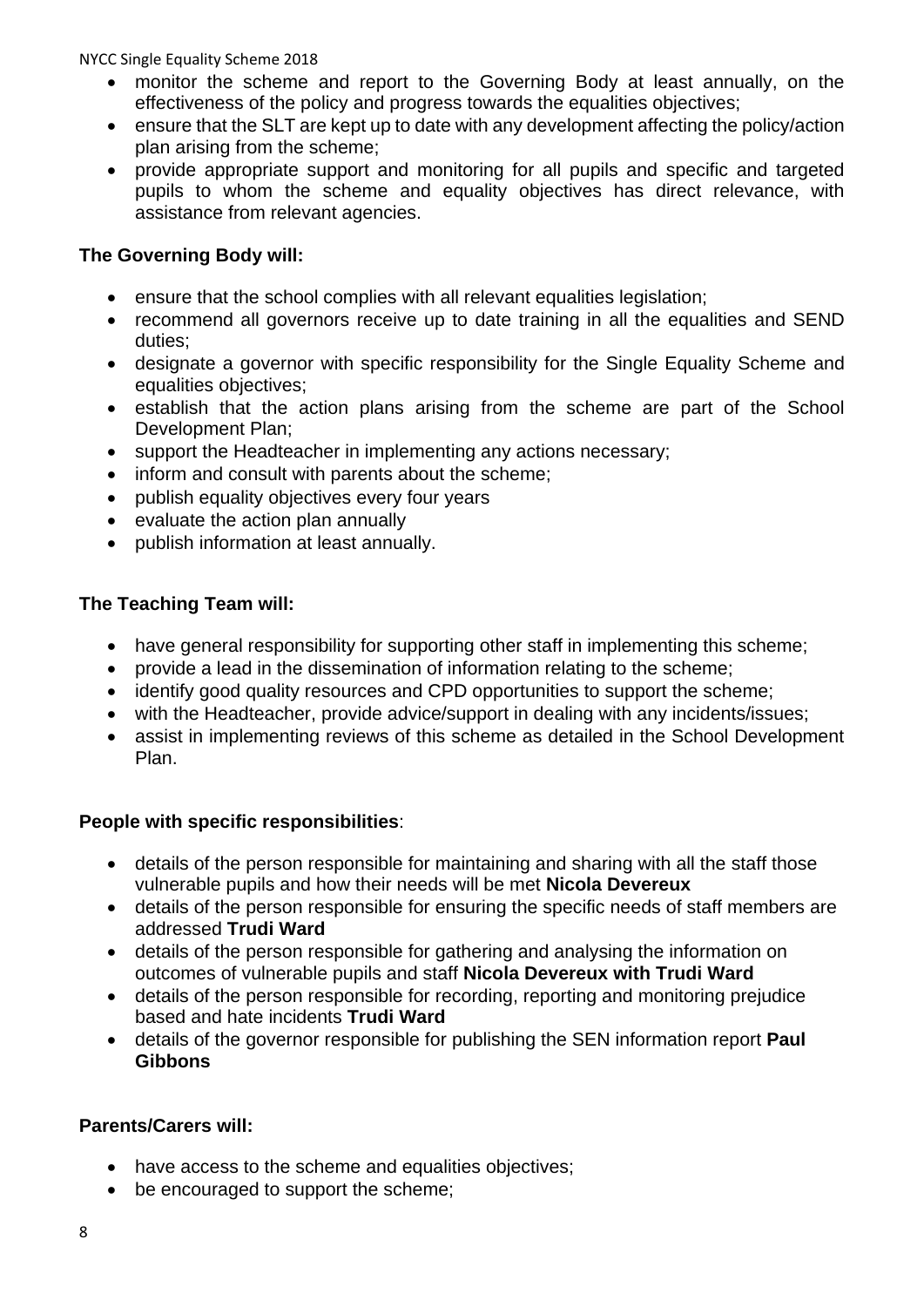- have the opportunity to attend contribute to the development of the scheme;
- have the right to a personalised approach to meeting additional needs and a right to have their views taken into account.
- have the right to be informed of any incident related to this scheme which could directly affect their child.

#### **School Staff will:**

- accept that this is a whole school issue and support the Single Equality Scheme and equalities objectives;
- be aware of the Single Equality Scheme and how it relates to them;
- be encouraged to express their views through a staff survey:
- make known any queries or training requirements
- know how to deal with incidents of concern, including bullying and how to identify and challenge bias and stereotyping;
- know procedures for reporting prejudice based and hate incidents;
- not discriminate on racial, disability or other grounds;
- keep themselves up to date with relevant legislation and attend training and information events organised by the school or LA;
- ensure that pupils from all groups are included in all activities and have full access to the curriculum;
- promote equality and diversity through teaching and through relations with pupils, staff, parents, and the wider community.

#### **Pupils will:**

- be encouraged to express their views and contribute where possible to the formulation of policies
- be made aware of any relevant part of the scheme, appropriate to age and ability;
- be expected to act in accordance with any relevant part of the scheme
- experience a curriculum and environment which is respectful of diversity and difference and prepares them well for life in a diverse society;
- understand the importance of reporting discriminatory bullying and racially motivated incidents;
- ensure the peer support programme within the school promotes understanding and supports pupils who are experiencing discrimination.

Visitors and contractors are responsible for complying with the school's Equality Scheme – non-compliance will be dealt with by the Executive Headteacher.

#### **Involvement Processes**

Policies are vital to identify and consolidate thinking regarding appropriate provision for pupils, however, they are often viewed as an end, when they should be seen as a process - always evolving in response to changes and evidence from impact assessments. When developing this Equality Scheme and the equalities objectives, the school is clear that this is a process which must be informed by the involvement of all participants such as pupils, parents, school staff, governors and external agencies. This will ensure that the school gleans insights into the barriers faced by people from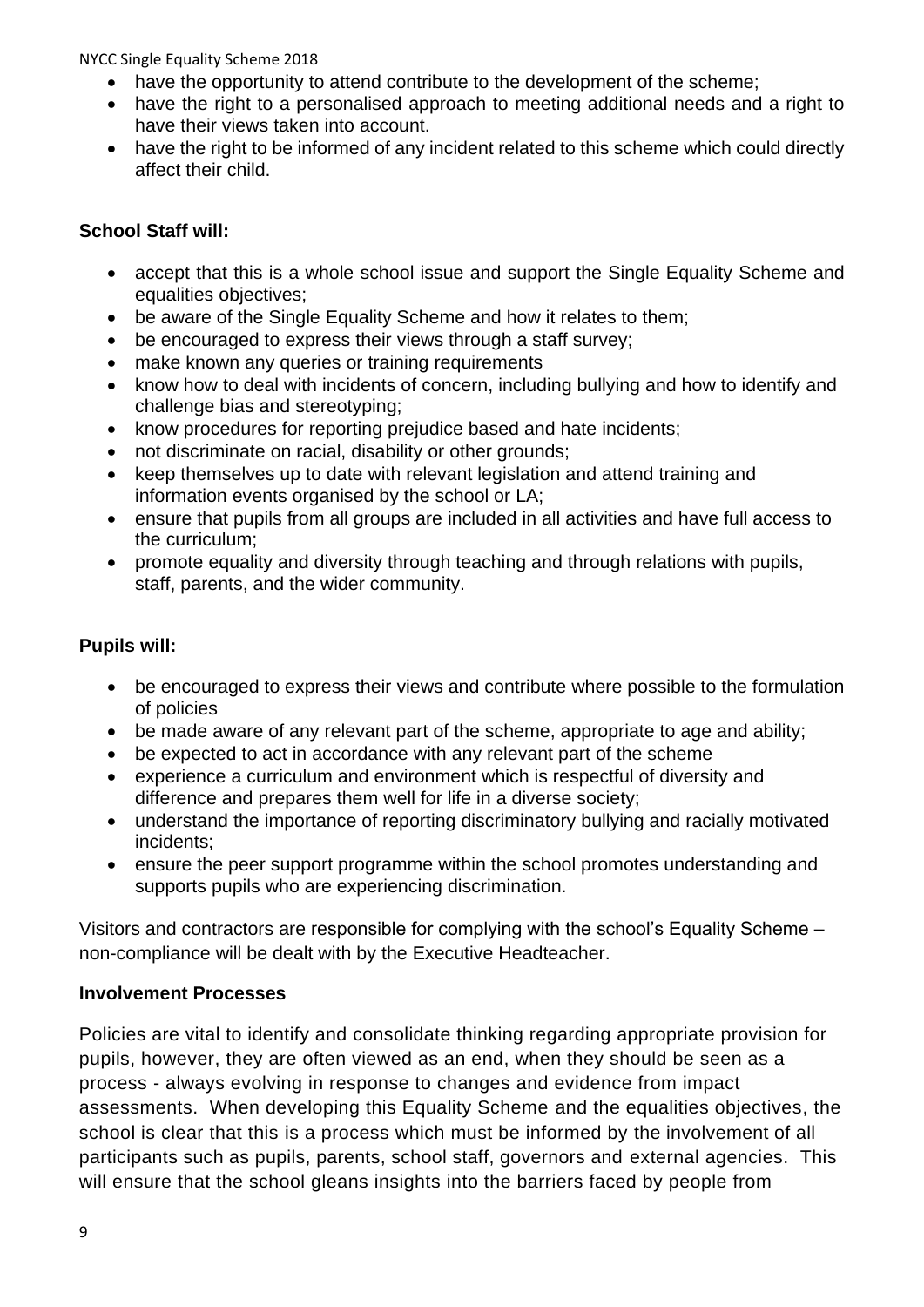different social identity backgrounds and learns the best ways to overcome such barriers. This Scheme and equalities objectives will be informed, therefore, by:

- the views and aspirations of pupils themselves from different social identity backgrounds;
- the views and aspirations of parents of pupils from different social identity backgrounds;
- the views and aspirations of staff from different social identity backgrounds;
- the views and aspirations of members of the community and other agencies, including voluntary organisations, representing different social identity backgrounds;
- the priorities in the North Yorkshire Children and Young People's Plan.

#### **Mechanisms for involvement**

At this school the following mechanisms will ensure the views of **pupils** inform the equality objectives and action plan:

- *School council*
- *Individual interviews with pupils involved in incidents of a discriminatory nature or bullying related to discrimination;*
- *Individual interviews with pupils experiencing reasonable adjustments;*
- *Growing Up in North Yorkshire Pupil Survey*

At this school the following mechanisms will ensure the views of **staff** inform the Equality Scheme, objectives and action plan:

- *Exit interviews with staff;*
- *Regular staff meetings with specific agenda items;*
- *Individual discussions with staff as a part of performance management*
- *Staff survey*

At this school the following mechanisms will ensure the views of **parents and the community** inform the Equality Scheme, objectives and action plan:

- Welcoming parents and the community into school so that they are critical drivers in policy development.
- *Text to be inserted into communication with parents: "your support for your child's education is crucial to their progress. Please tell us if there is any adjustments we need to make to help you support your child, for example: letters in large font; letters in different languages; wheelchair access; explaining things over the phone; a discussion with a school colleague of the same gender."*
- *Feedback through the Governing Body meetings;*
- *Feedback through the Friends of the School meetings;*
- *Feedback from adults using the school beyond the school day;*

The school's action plan will focus on developing the involvement of pupils, staff and parents from different social identity backgrounds over the four years (maximum) of this Scheme and the equalities objectives. We will consider varying the times, methods and the venues for this involvement to ensure the best possible attendance and ensure views can be heard. This way the school will learn what works and the involvement of pupils, staff and parents will improve and deepen over time.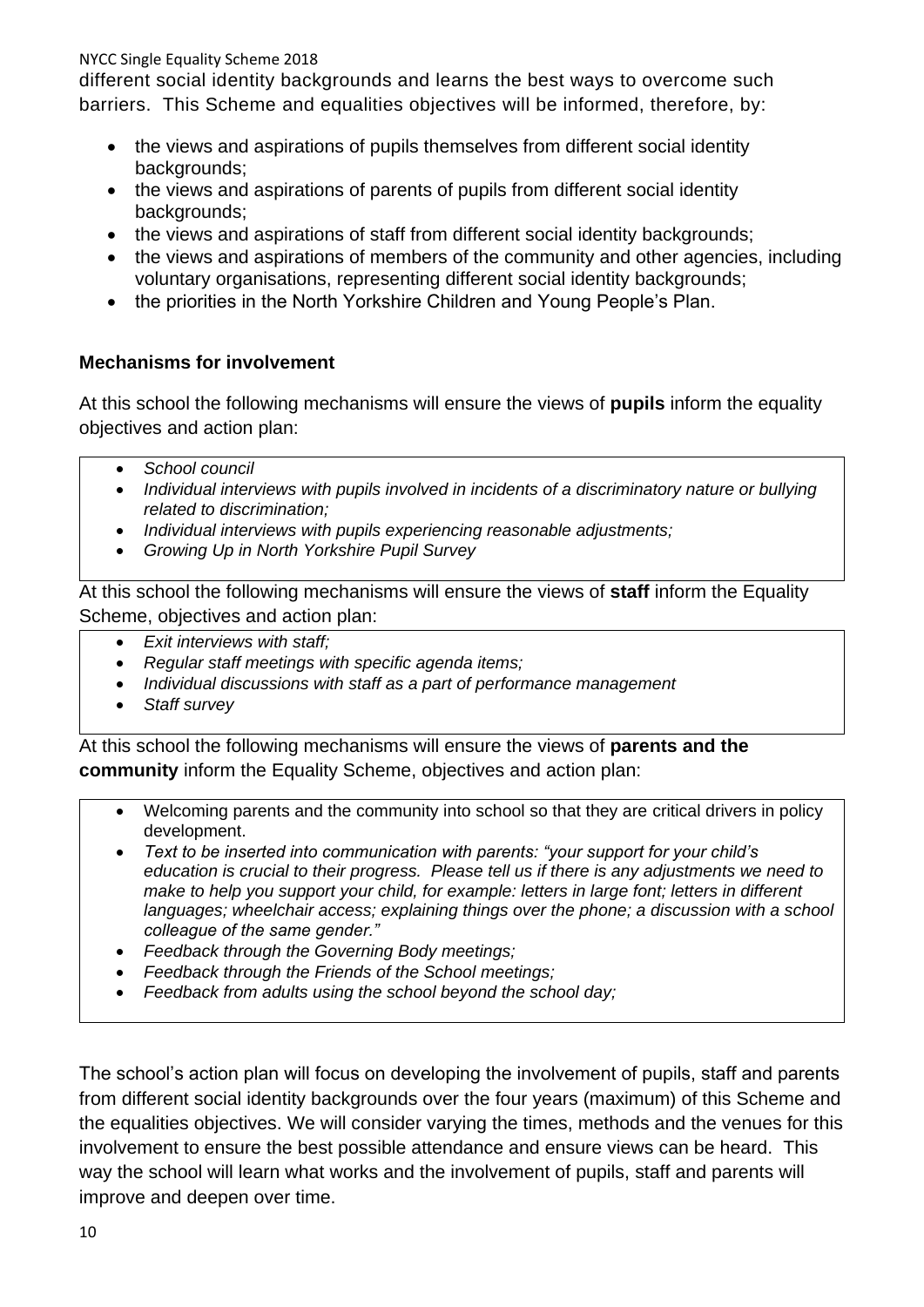#### **Making it happen**

#### **Action Planning**

Although it is no longer a requirement for schools to have an equality action plan, those schools which do already have one (or more) of these in place, may find it helpful to continue with this approach and adapt it to take into account the extent of the duty.( 5.27 DfE Equalities Guidance May 2014)

This scheme is supported by an action plan, the progress of which is monitored and evaluated by the Governing Body.

The action plan that identifies the equality objectives for the school arising from this scheme and the impact assessment (schools could use the Inclusion Quality Mark) has:

- clear allocation of responsibility;
- clear allocation of resources, human and financial;
- **clear timescales**:
- expected outcomes and performance criteria;
- specified dates for review;

The effectiveness of this Scheme and progress with the equalities objectives will be evaluated and reflected in:

- school self-evaluation;
- pupil progress, outcomes and engagement,
- feedback e.g. Parentview, pupil voice through the School Council

#### **Reporting**

This Scheme and equalities objectives will be reported on annually. Progress against the action plan will be evaluated and the impact of the action and activities assessed. Copies will be displayed in the school reception area and the school website.

#### **Publication**

Equalities objectives will be published and available to anyone requesting a copy. Copies will be displayed in the school reception area and it will be referenced in school newsletters and on the school's website.

Information is published demonstrating how the school is complying with the Public Sector Equality Duty and the school's equality objectives. The school updates its published information at least annually and publishes the equality objectives at least every four years.

It will be up to schools themselves to decide in what format they publish equality information. For most schools, the simplest approach may be to set up an equalities page on their website where all this information is present or links to it are available. The regulations are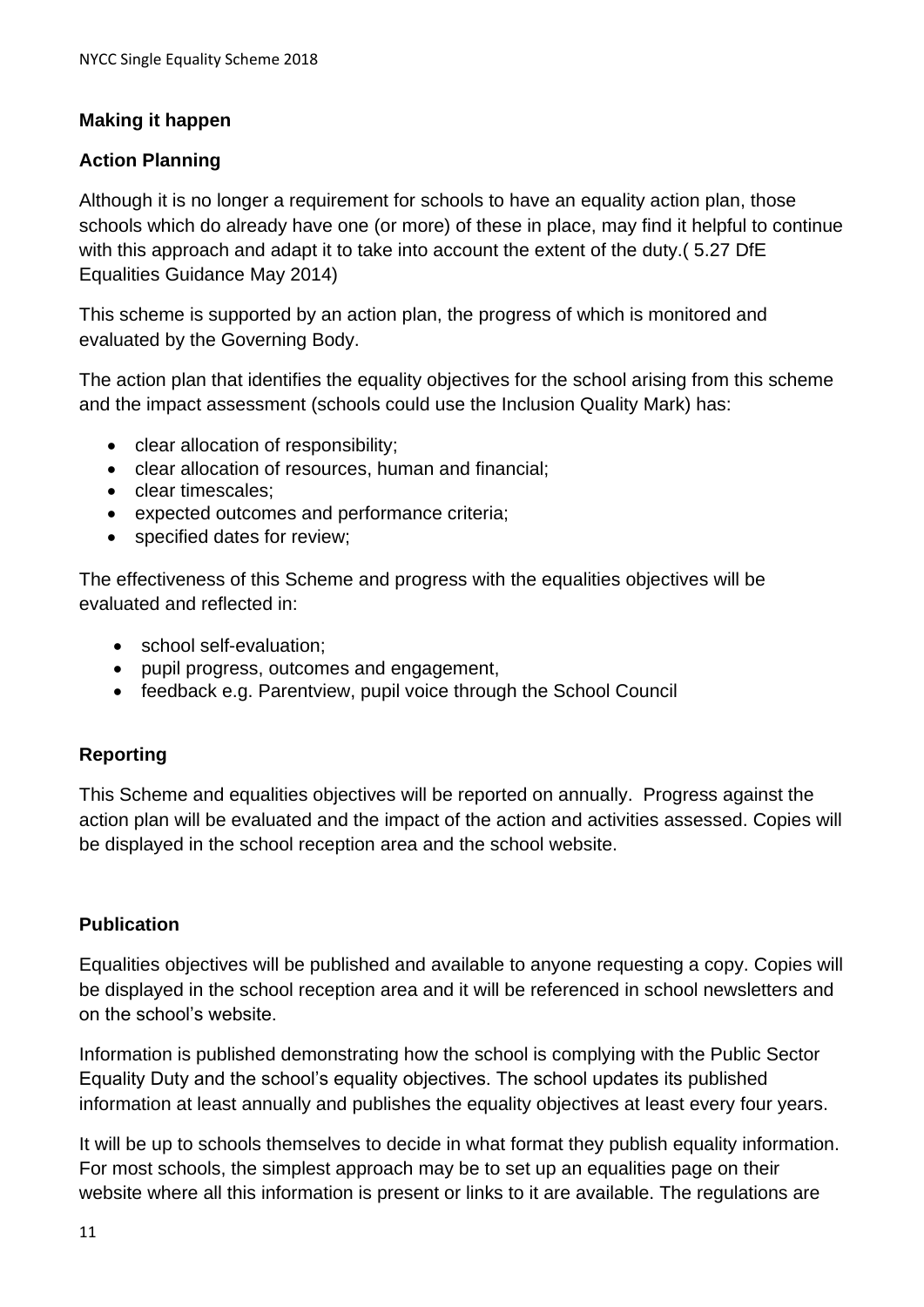not prescriptive and it will be entirely up to schools to decide how they publish the information, so long as it is accessible to those members of the school community and the public who want to see it. (5.25 DfE Equalities Guidance May 2014)

#### **Schools' duties around accessibility for disabled pupils**

*4.28 Schools and LAs need to carry out accessibility planning for disabled pupils. These are the same duties as previously existed under the DDA and have been replicated in the Equality Act 2010.* 

*4.29 Schools must implement accessibility plans which are aimed at:* 

*increasing the extent to which disabled pupils can participate in the curriculum;* 

*improving the physical environment of schools to enable disabled pupils to take better advantage of education, benefits, facilities and services provided; and* 

*improving the availability of accessible information to disabled pupils.* 

*4.30 Schools will also need to have regard to the need to provide adequate resources for implementing plans and must regularly review them. An accessibility plan may be a freestanding document but may also be published as part of another document such as the school development plan.* 

*4.31 OFSTED inspections may include a school's accessibility plan as part of their review*

See<http://cyps.northyorks.gov.uk/equalities-and-diversity> for an example of an accessibility plan.

#### **RFS ACCESSIBILITY PLAN TO BE SEEN IN CONJUNCTION WITH THIS POLICY**

This document relates to the The Equality Act 2010 and schools: Departmental advice for school leaders, school staff, governing bodies and local authorities May 2014, updated June 2018 DfE

<https://www.gov.uk/government/publications/equality-act-2010-advice-for-schools>

This is for:

- school leaders
- school staff
- governing bodies

It applies to:

- local-authority-maintained schools
- academies and free schools
- local authorities
- non-maintained special schools
- independent schools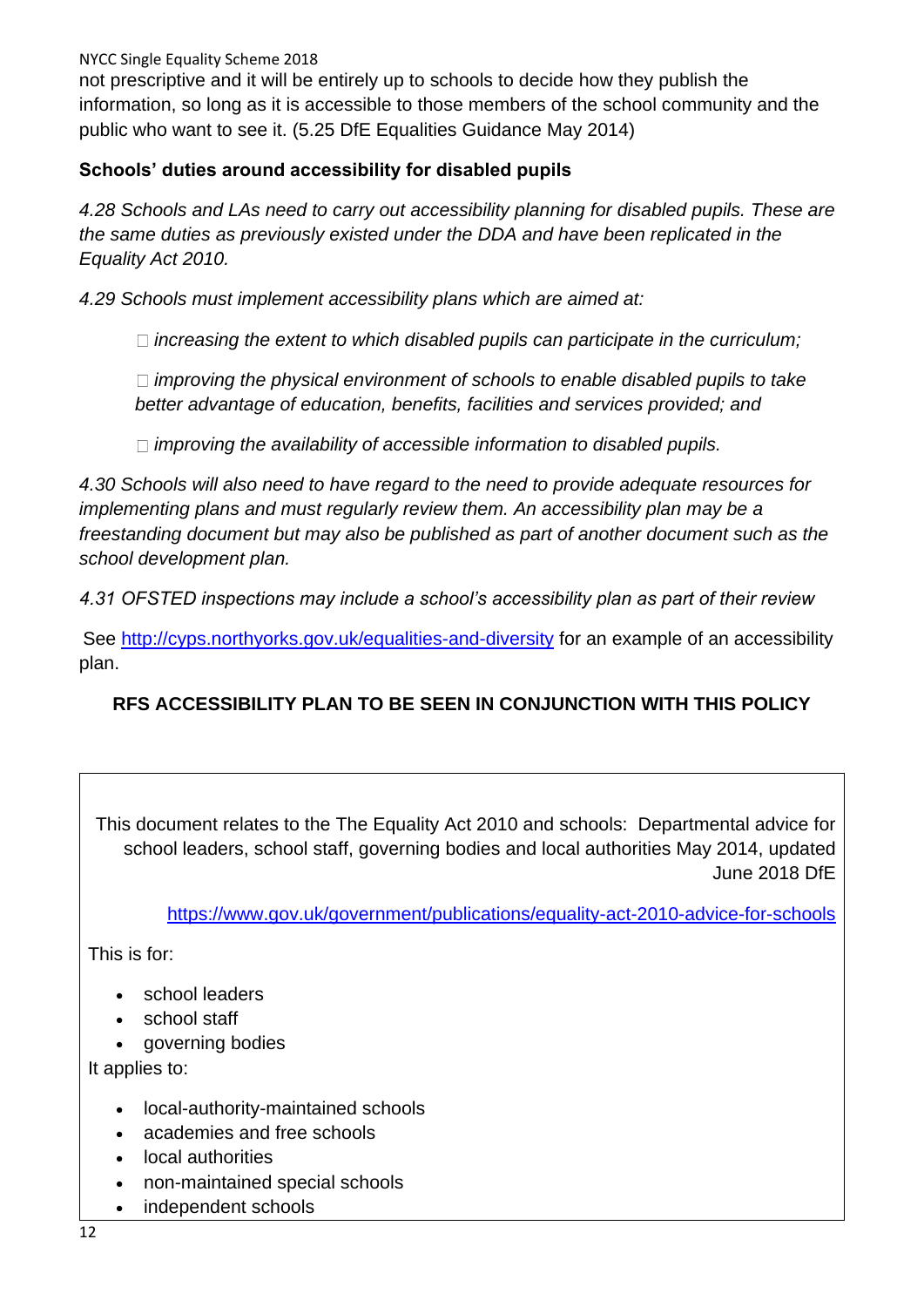*5.16 Under specific duties set out in previous equality legislation, schools were required to produce equality schemes in relation to race, disability and gender. Under the specific duties there are no requirements to create equality schemes. But schools may choose to continue producing such a scheme, if it helps them to comply with the Equality Duty, and they can expand it to cover the additional protected characteristics*

## **Contact us**

North Yorkshire County Council, County Hall, Northallerton, North Yorkshire, DL7 8AD Our Customer Service Centre is open: Monday - Friday 8.30am - 6.00pm and Saturday 9.00am - 12.00pm Tel: 0845 8727374 email: customer.services@northyorks.gov.uk Or visit our website at: www.northyorks.gov.uk

| If you would like this<br>information in another<br>language or format | ا اگرآپ کومعلومات کی دیگر زبان پادیگر شک میں درکار ہول تو برائے میریانی ہم ہے پولینے۔<br>如做索取以另一語文印製或另一部式提作的資料,請與我們聯絡。                                |
|------------------------------------------------------------------------|-------------------------------------------------------------------------------------------------------------------------------------------------------|
| such as Braille.<br>large print or audio,                              | যদি আপনি এই ডকুমেণ্ট অন্য ভাষায় বা ফরমেটে চান, তাহলে দয়া করে আমাদেরকে বলুন।                                                                         |
| please ask us.                                                         | Aby otrzymać te informacje w innym języku lub formacie, np. w alfabecie brajla,<br>w wersji dużym drukiem lub audio, prosimy się z nami skontaktować. |
| Tel: 01609 532917                                                      | Email: communications@northyorks.gov.uk                                                                                                               |

#### **Appendix 1: Equality Legislation and Guidance**

This equality scheme responds to the current equalities legislation.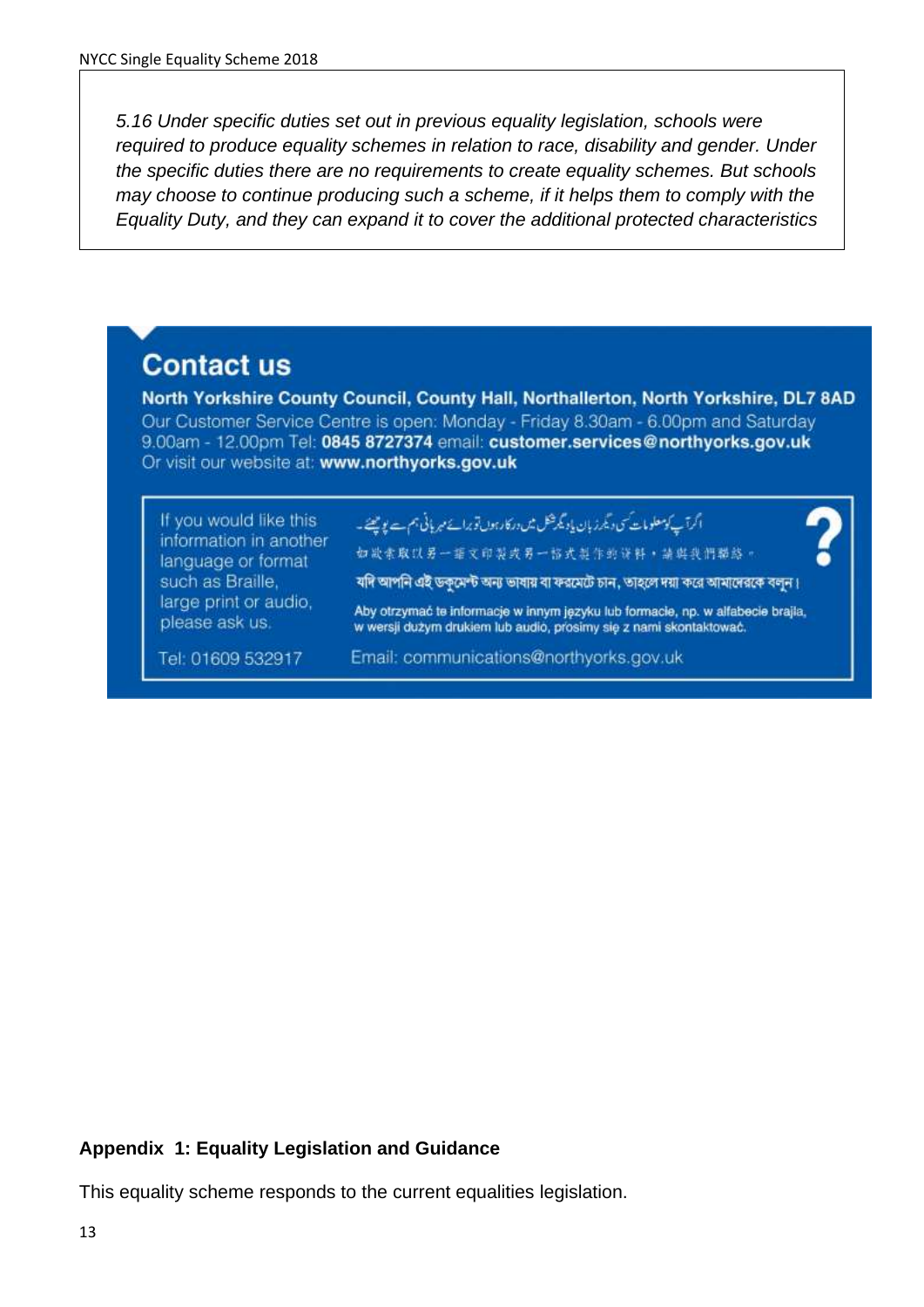The Equality Act 2010 is the overarching legislation for all equality duties.

The act serves two main purposes:

- a) To harmonise discrimination law;
- b) To strengthen the law to support progress on equality.

The act supersedes or strengthens the following acts and regulations:

- The Equal Pay Act 1970
- The Sex Discrimination Act 1975
- The Race Relations Act 1976
- The Disability Discrimination Act 1995
- The Employment Equality (Religion & Belief and Sexual Orientation) Regulations 2003
- The Employment Equality (Age) Regulations 2006
- The Equality Act 2006 Part 2
- The Equality Act (Sexual Orientation) Regulations 2007
- The SEN Code of Practice 2001

#### **Overview of previous equalities legislation which has been harmonised and strengthened by Equality Act 2010:**

- Race Relations Act (RRA) 1976/2000 statutory positive duty to promote racial equality, promote good race relations and eliminate unlawful racial discrimination;
- Sex Discrimination Act (SDA) 1975 (and Regulations 1999), Gender Equality Duty 2007 statutory positive duty to promote gender equality and eliminate unlawful gender discrimination;
- Employment Equality (religion or belief) (sexual orientation) Regulations 2003 extended to education, Equality Act (Part 2) 2007 The Act sets out that is unlawful for schools to discriminate against a person: a) in the terms on which it offers to admit him/her as a pupil: b) by refusing to accept an application to admit him/her as a pupil, or c) where he/she is a pupil of the establishment:
	-
	- i) in the way in which it affords him/her access to any benefit, facility or service,
	- ii) by refusing him/her access to a benefit, facility or service,
	- iii) by excluding him/her from the establishment,
	- iv) by subjecting him/her to any other detriment.
- Disability Discrimination Act (DDA) 1995/2005 statutory positive duty to promote equality of opportunity for disabled people: pupils, staff, parents, carers and other people who use the school or may wish to, and eliminate unlawful discrimination;
- Education and Inspections Act 2006, duty to promote community cohesion.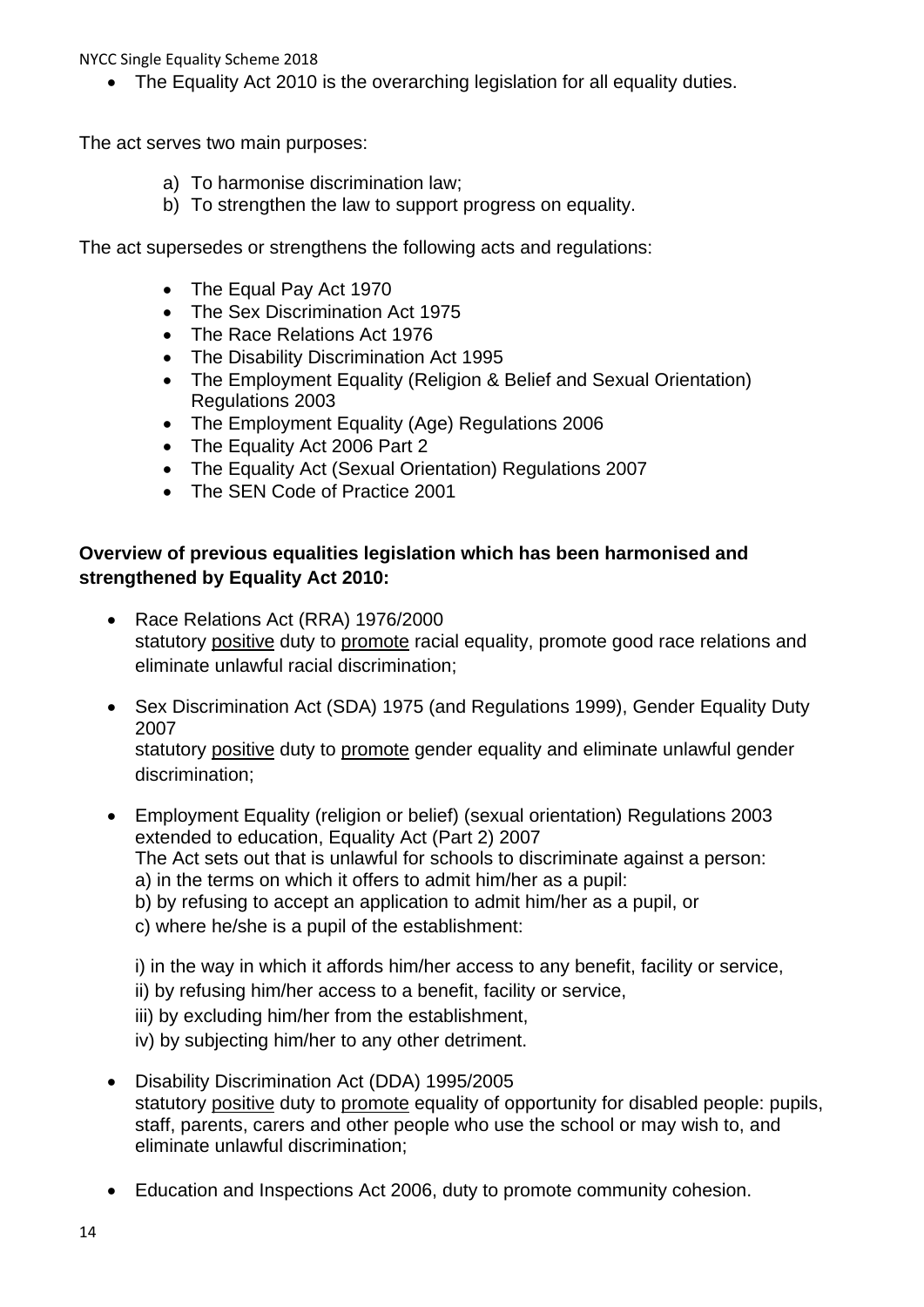By 'community cohesion' the school is endorsing and adopting the definition provided by Alan Johnson, 2006, as:

"working towards a society in which there is a common vision and sense of belonging by all communities; a society in which the diversity of people's backgrounds and circumstances is appreciated and valued; a society in which similar life opportunities are available to all; and a society in which strong and positive relationships exist and continue to be developed in the workplace, in schools and in the wider community."

#### **Essential Further Guidance**

DfE The Equality Act 2010 and schools: Departmental advice for school leaders, school staff, governing bodies and local authorities (May 2014, updated June 2018)

<https://www.gov.uk/government/publications/equality-act-2010-advice-for-schools>

Gender separation guidance, June 2018

<https://www.gov.uk/government/publications/gender-separation-in-mixed-schools>

Equality and Human Rights Commission Guidance for schools

[http://www.equalityhumanrights.com/advice-and-guidance/education-providers-schools](http://www.equalityhumanrights.com/advice-and-guidance/education-providers-schools-guidance)[guidance](http://www.equalityhumanrights.com/advice-and-guidance/education-providers-schools-guidance)

SEND Code of Practice

https://www.gov.uk/government/publications/send-code-of-practice-0-to-25

North Yorkshire guidance on dealing with and reporting prejudice based incidents and hate crimes in schools and settings.

<http://cyps.northyorks.gov.uk/equalities-and-diversity>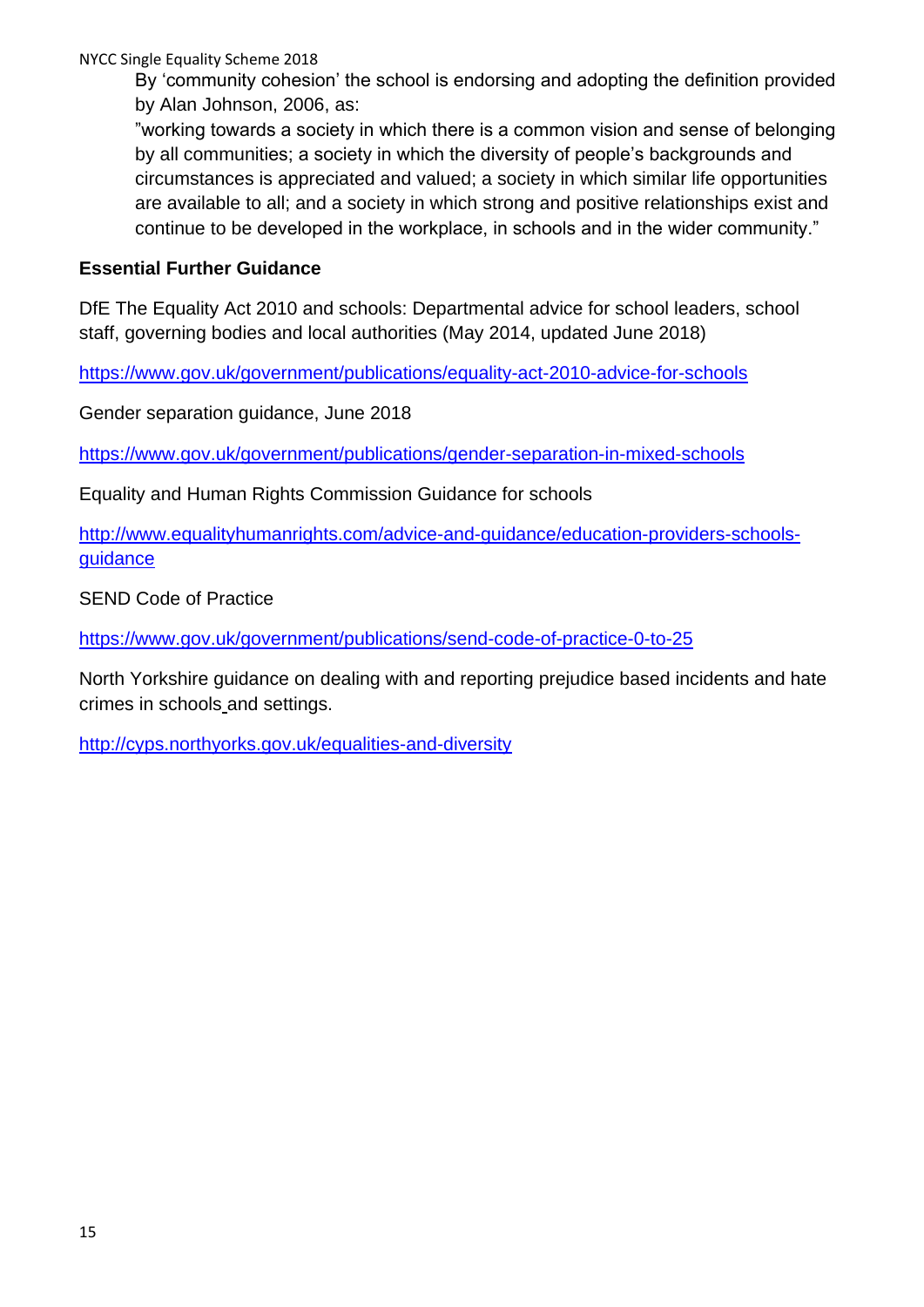#### **EQUALITY OBJECTIVE 1:**

To increase participation in after school activities/music for all pupils

Success criteria:- increased numbers of pupils, across the Federation, that take up music and after school opportunities

| Actions to achieve the success criteria                                                                                                                    | <b>Persons</b><br>responsible for<br>delivering the<br>action | <b>Start</b><br>date | <b>Finish</b><br>date | <b>Costs</b><br>borne by<br>the school                              | <b>Monitoring</b><br><b>Person and</b><br><b>Method</b> | <b>Notes on progress</b> |
|------------------------------------------------------------------------------------------------------------------------------------------------------------|---------------------------------------------------------------|----------------------|-----------------------|---------------------------------------------------------------------|---------------------------------------------------------|--------------------------|
| Short term:<br>Newsletters, parent assemblies,<br>$\bullet$<br>parent consultations to promote<br>school programme                                         | <b>Class teachers</b><br>Admin                                | Jan<br>2021          | Jan<br>2022           |                                                                     | Designated<br>Governor<br>School Admin<br>data          |                          |
| Medium term<br>Review uptake of programme<br>$\bullet$<br>available<br>Make enquiries about new outside<br>$\bullet$<br>providers/alter in-house provision | Pupil voice<br>Executive<br>Headteacher                       | Jan<br>2021          | Jan<br>2023           | Using<br>sports<br>funding to<br>allow more<br>diverse<br>programme | Designated<br>Governor<br>School Admin<br>data          |                          |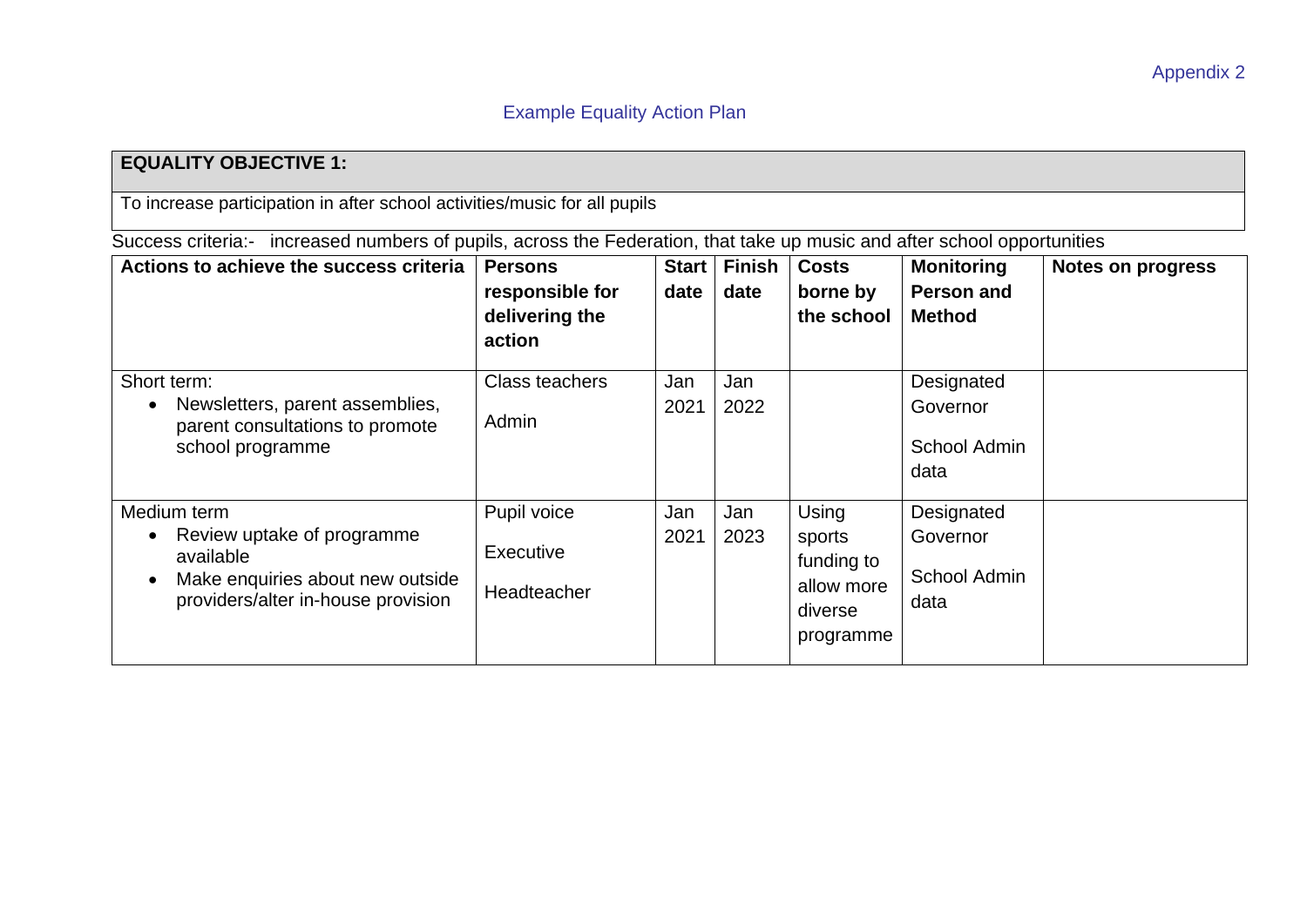| Long term<br>• To have in place a long term<br>approach to extra curricular<br>activities<br>Build up resources to support<br>activities and children | Admin staff<br>Teachers | Jan<br>2022 | Jan<br>2023 | Buy more<br>instruments | Designated<br>Governor<br>School Admin<br>data |  |  |
|-------------------------------------------------------------------------------------------------------------------------------------------------------|-------------------------|-------------|-------------|-------------------------|------------------------------------------------|--|--|
| <b>EQUALITY OBJECTIVE 2:</b>                                                                                                                          |                         |             |             |                         |                                                |  |  |
| To encourage pupils to consider non-stereotyped career options<br>$\bullet$                                                                           |                         |             |             |                         |                                                |  |  |

Success criteria:- increased the number of pupils who consider employment across a wider range of areas.

| Actions to achieve the success criteria                                                                                               | <b>Persons</b><br>responsible for<br>delivering the<br>action | <b>Start</b><br>date | <b>Finish</b><br>date | <b>Costs</b><br>borne by<br>the school                            | <b>Monitoring</b><br>Person and<br><b>Method</b> | <b>Notes on progress</b> |
|---------------------------------------------------------------------------------------------------------------------------------------|---------------------------------------------------------------|----------------------|-----------------------|-------------------------------------------------------------------|--------------------------------------------------|--------------------------|
| Short term:<br>Visitors in school – both male and<br>female in non-stereotypical roles -<br>to inspire all pupils                     | Class teachers                                                | Sept<br>2021         | Sept<br>2022          |                                                                   | Designated<br>Governor<br>School Admin<br>data   |                          |
| Medium term<br>Visits out of school linked to future<br>careers<br>Use PSHE programme to look at<br>stereotypes and how to alter them | <b>PSHE Leader</b><br>Executive<br>Headteacher                | Sept<br>2022         | Sept<br>2024          | Visitors in<br>school to<br>talk about<br>their<br>chosen<br>jobs | Designated<br>Governor<br><b>Pupil Voice</b>     |                          |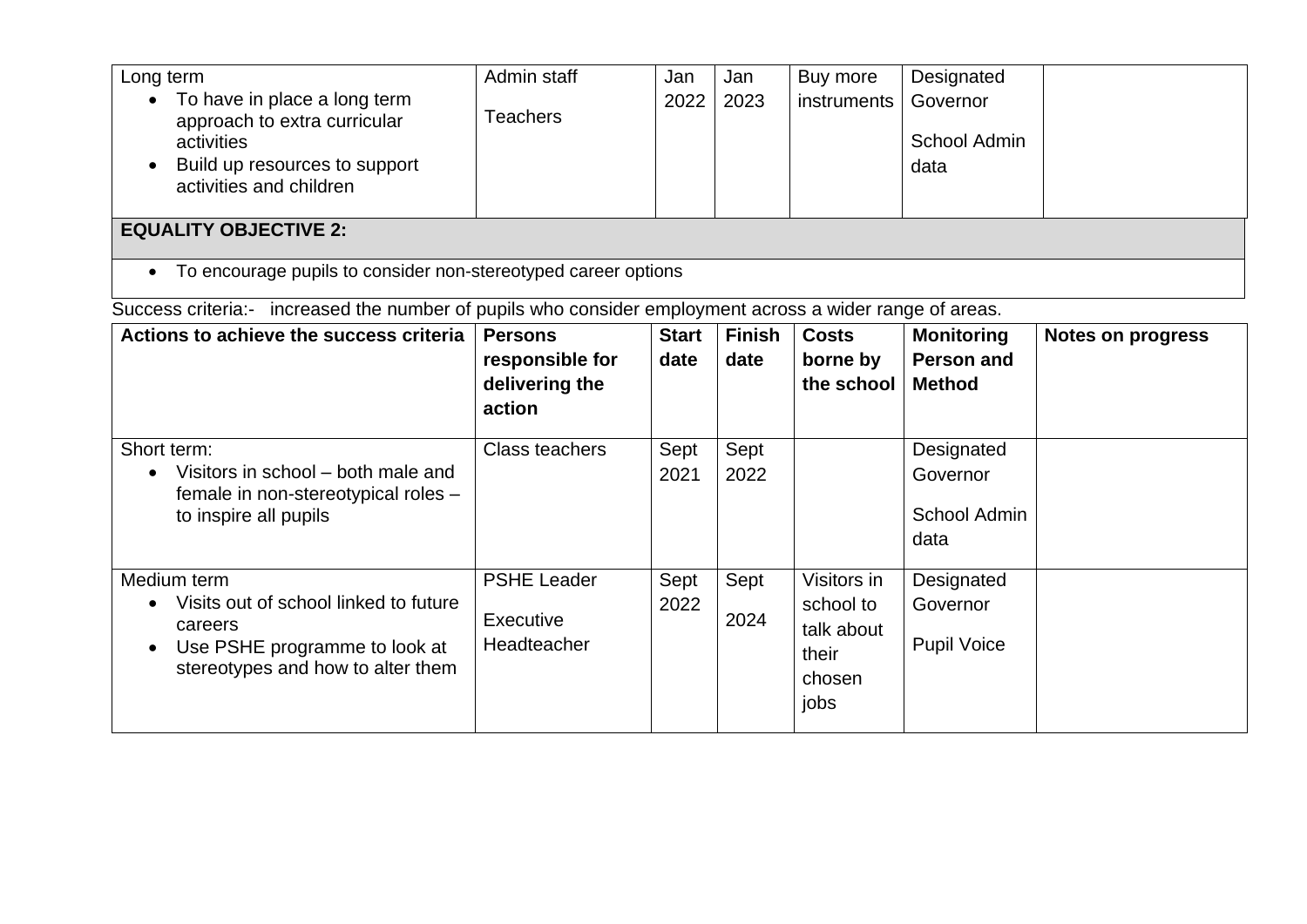| Long term                                                                                                                                         | Class teachers | Jan  | Jan  | Designated                    |  |
|---------------------------------------------------------------------------------------------------------------------------------------------------|----------------|------|------|-------------------------------|--|
| To have in place a long term<br>$\bullet$<br>approach to placing this in<br>planning<br>Ensure activities are made<br>accessible for all children |                | 2022 | 2024 | Governor<br>Subject<br>Leader |  |